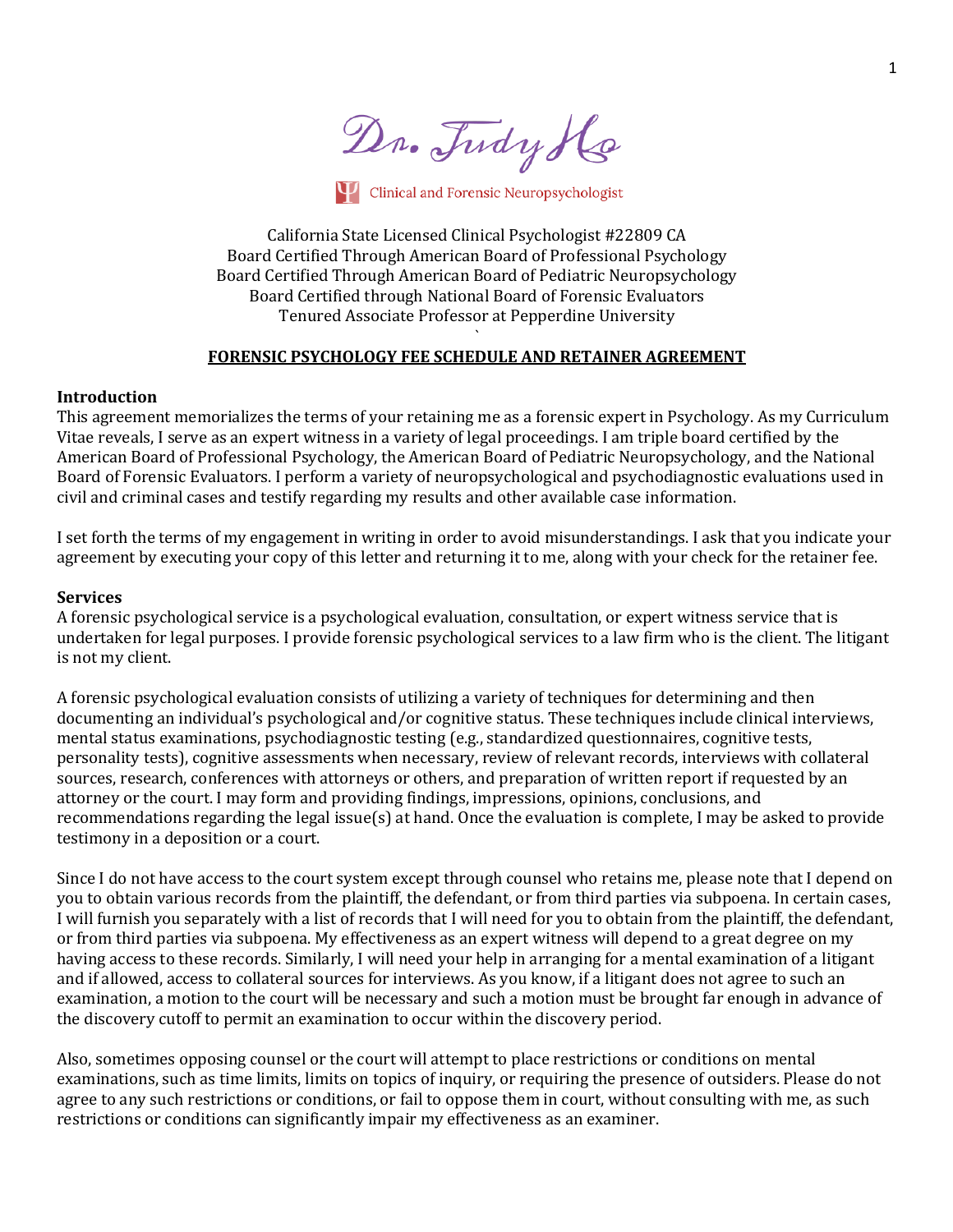# **Confidentiality**

The usual laws governing confidentiality between psychotherapist and patient do not apply to the relationship or information obtained during the course of the forensic evaluation. Information obtained in the course of the forensic evaluation will be shared with the individual's attorney. This policy also recognizes my use of professional test scoring services, and other professional consultation as deemed advisable by me. Be aware that in certain instances the law requires me to disclose privileged information, for example, in situations of suspected child abuse, of potential harm to oneself or another, and in instances where the court orders the disclosure of privileged information and records.

# **Location of Provision of Services**

Except where special arrangements have been made, all forensic psychological services will be provided at my primary office. Depositions may be scheduled in these offices or at another office in the greater Los Angeles area. Travel time will be calculated into the fee if the deposition or forensic psychological services do not take place at my office.

# **Fees**

All forensic psychological services (including but not limited to administration of testing and assessments, collaborative interviews, attorney consultation, scoring and interpretation, records review, affidavits, declarations, report writing, and travel time) with the exception of depositions or court testimony, are billed at a rate of \$450 per hour. Charges are calculated in 15 minute increments. I also bill for out of pocket expenses, such as travel, conference room rental, telephone calls, overnight delivery and courier services and the like. Please note that telephone or in-person conferences are considered billable time.

Deposition or courtroom testimony is billed at a rate of \$5600 per 8 hour day. Depositions have a 2 hour minimum, and courtroom testimony have a half-day minimum. This rate applies to office or courtroom waiting time as well as actual time testifying (In proceedings requiring an hourly billing rate, this would be  $$700/hour$ ).

If required to be on call, the rate is \$3600 per 8 hour day (\$450 per hour I am required to be on call) and I will need to know at least one week in advance which hours of the day I am requested to hold all other professional activities for this purpose. When more than eight hours of work is performed in one day, the actual time will be prorated using my hourly rate.

The financially responsible party shall be the law firm by whom I am retained. The responsible party shall pay the fees and disbursements for all time and services provided by me. I will not accept payment from the litigant directly. If the litigant fails to attend the evaluation, fails to provide more than 48 hours notice of cancellation, or fails to cooperate with the evaluation, the financially responsible party shall be responsible for full payment for time allotted for the evaluation.

## **Cancellation Policy**

Please provide as much time as possible in advance to schedule appointments for providing forensic psychology services, including depositions and/or courtroom testimony.

Since at least a half day is set aside for a mental examination or evaluation, late cancellations are highly disruptive to my schedule and to my other patients. If an evaluation appointment is cancelled within 7 calendar days for any reason, including settlement, there is a \$1500 cancellation fee.

Because of the greater time commitment involved in being available for deposition or courtroom testimony, the full half-day charge of \$2800 will be assessed if such service is cancelled or continued with less than 72 hours' notice.

When I am asked to be on-call and I am notified with 48 hours of notice or more that I will not be needed for courtroom testimony, I will charge only 50% of my stated on call rate. If notified less than 48 hours in advance, the entire on call rate (\$3600 per 8 hour day or \$450 per hour) will be assessed.